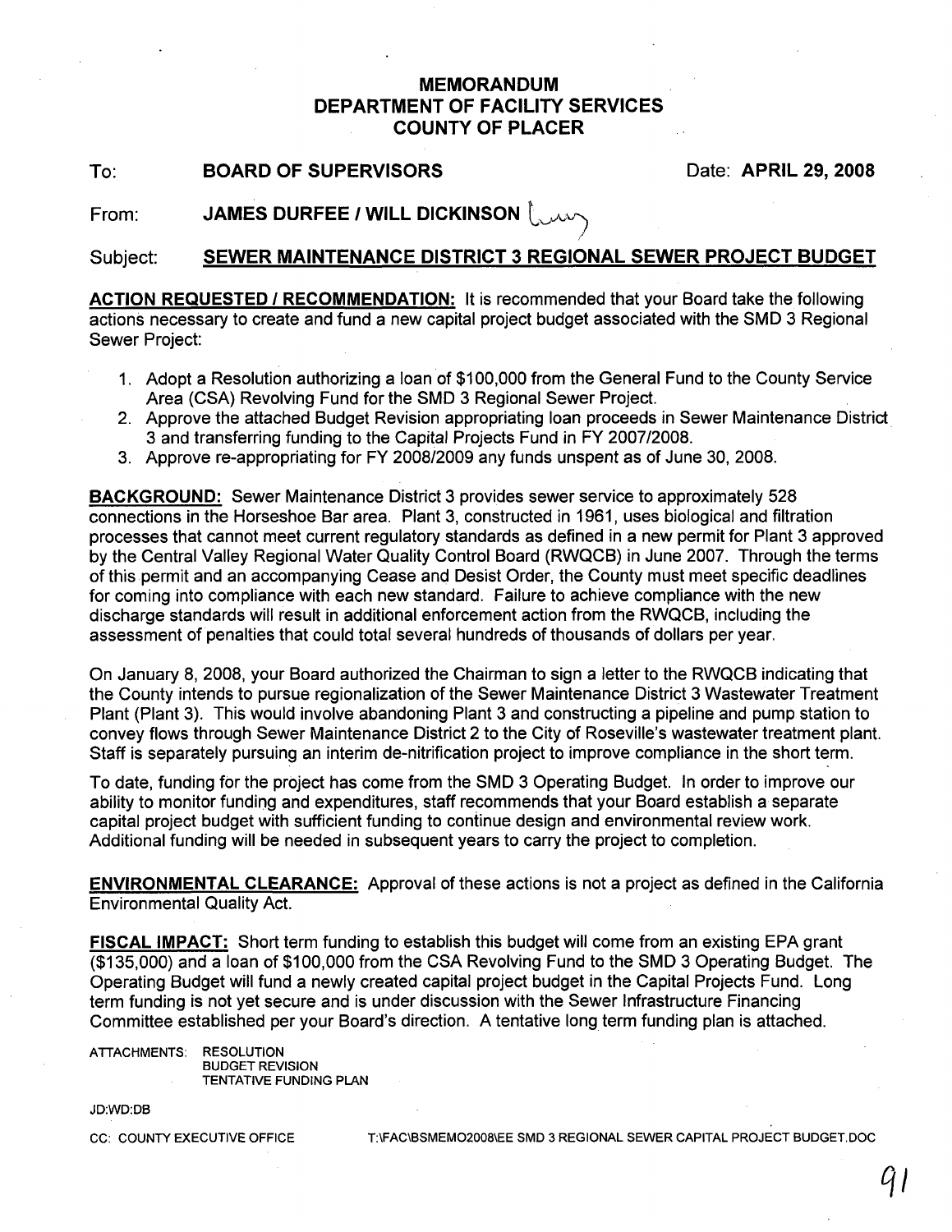# **Before the Board of Supervisors County of Placer, State of California**

### **In the matter of: A RESOLUTION AUTHORIZING A LOAN FROM THE GENERAL FUND TO THE SMD 3 REGIONAL SEWER PROJECT**

Reso. No. **Example** 

The following Resolution was duly passed by the Board of Supervisors of the County of Placer at a regular meeting held  $\qquad \qquad$ , 2008 by the following vote on roll call:

Ayes:

Noes:

Absent:

Signed and approved by me after its passage.

Attest:

Chairman, Board of Supervisors

Clerk of said Board

**WHEREAS,** Sewer Maintenance District 3 provides sewer service to customers in a portion of unincorporated Placer County, and

**WHEREAS,** the Board of Supervisors has determined the need to establish a capital project budget for the SMD 3 Regional Sewer Project to ensure compliance with State and Federal water quality requirements, and

**WHEREAS,** funding is not available within the budget of said District to comply with these new requirements, and

**WHEREAS,** this District requires loans to continue providing valuable public services, and

**WHEREAS,** the CSA Revolving Loan Fund exists to provide loans to Districts with funding problems, and

**WHEREAS,** in accordance with Government Code section 25210.9c(a), the Board of Supervisors has established the method and terms whereby the CSA Revolving Loan Fund is to be reimbursed for loans made by it on behalf of Sewer Maintenance District 3.

**NOW, THEREFORE, BE IT RESOLVED:** The Board of Supervisors of Placer County does hereby authorize a loan from the General Fund to the CSA Revolving Fund in the amount of \$100,000 to establish a capital project budget known as the SMD 3 Regional Sewer Project.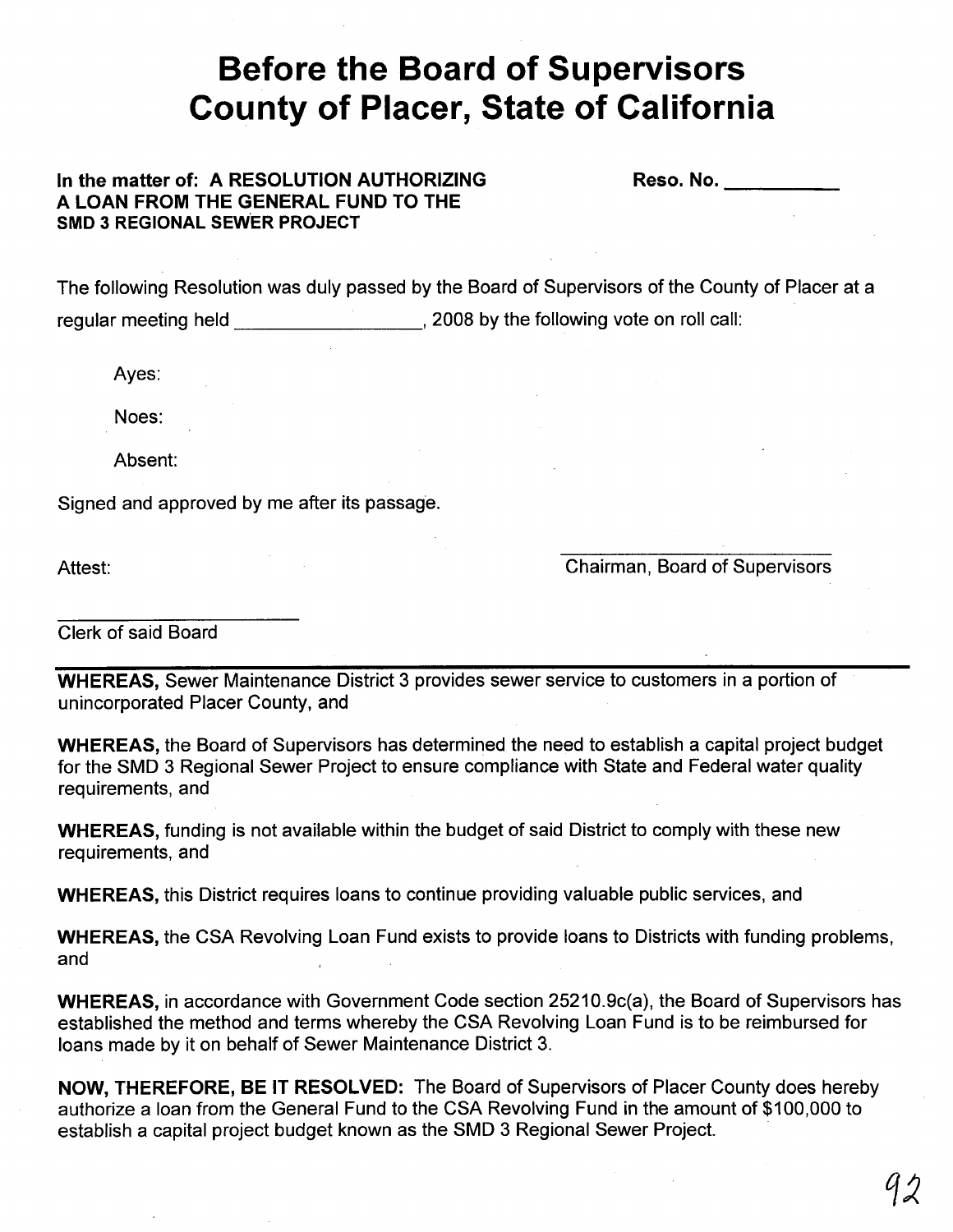| FOR CASH TRANSFERS & RESERVE CANCELLATIONS PLEASE PROVIDE THE FOLLOWING<br>Fund/subFund - OCA - PCA - G/L - Sub G/L                                                                                                                                           |                    |     |                                              |             |                                        |     |             |       | PLACER COUNTY                        |                                                                                                                                                |             |        |                                 |      |                             | <b>PAS DOCUMENT NO.</b>                                                                                                         |            |      |       |                                                   |                |
|---------------------------------------------------------------------------------------------------------------------------------------------------------------------------------------------------------------------------------------------------------------|--------------------|-----|----------------------------------------------|-------------|----------------------------------------|-----|-------------|-------|--------------------------------------|------------------------------------------------------------------------------------------------------------------------------------------------|-------------|--------|---------------------------------|------|-----------------------------|---------------------------------------------------------------------------------------------------------------------------------|------------|------|-------|---------------------------------------------------|----------------|
| **Facility Services to do JE to transfer cash.                                                                                                                                                                                                                |                    |     |                                              |             |                                        |     |             |       | <b>BUDGET REVISION</b>               |                                                                                                                                                |             |        |                                 |      |                             |                                                                                                                                 |            |      |       |                                                   |                |
| <b>POST DATE:</b>                                                                                                                                                                                                                                             |                    |     |                                              |             |                                        |     |             |       | <b>Cash Transfer Required</b><br>Х   |                                                                                                                                                |             |        |                                 |      |                             | <b>Auditor-Controller</b>                                                                                                       |            |      |       |                                                   |                |
| <b>DEPT</b><br>NO.                                                                                                                                                                                                                                            | DOC<br><b>TYPE</b> |     | <b>TOTAL LINES</b><br><b>Total \$ Amount</b> |             |                                        |     |             |       | <b>Reserve Cancellation Required</b> |                                                                                                                                                |             |        |                                 |      |                             | County Executive                                                                                                                |            |      |       |                                                   |                |
|                                                                                                                                                                                                                                                               | 12 BR              |     | 805,000.00<br>5                              |             |                                        |     |             |       | <b>Establish Reserve Required</b>    |                                                                                                                                                |             |        |                                 |      | <b>Board of Supervisors</b> |                                                                                                                                 |            |      |       |                                                   |                |
| <b>ESTIMATED REVENUE ADJUSTMENT</b>                                                                                                                                                                                                                           |                    |     |                                              |             |                                        |     |             |       |                                      |                                                                                                                                                |             |        | <b>APPROPRIATION ADJUSTMENT</b> |      |                             |                                                                                                                                 |            |      |       |                                                   |                |
| DEPT<br>NO.                                                                                                                                                                                                                                                   | 1/C                | Rev | Fund                                         | Sub<br>Fund | <b>OCA</b>                             | PCA | OBJ3        | PROJ. | <b>PROJ. DTL</b>                     | <b>AMOUNT</b>                                                                                                                                  | DEPT<br>NO. | T/C    | <b>Rev</b>                      | Fund | Sub<br>Fund                 | <b>OCA</b>                                                                                                                      | <b>FCA</b> | OBJ3 | PROJ. | PROJ. DTL                                         | <b>AMOUNT</b>  |
| 12                                                                                                                                                                                                                                                            | 006                |     | 140                                          |             | 991078 91078                           |     | 8990        |       |                                      | 100,000.00                                                                                                                                     | 12          | 014    |                                 | 140  |                             | 991078 04824  4151   MV                                                                                                         |            |      |       |                                                   | 235,000.00     |
| $12 \overline{ }$                                                                                                                                                                                                                                             | 006                |     | 140                                          |             | 991078 91078                           |     | 7249        |       |                                      | 135,000.00                                                                                                                                     |             | 12 034 |                                 | 140  |                             |                                                                                                                                 |            |      |       | 991078 04824 4151 704824 010000                   | 235,000.00     |
|                                                                                                                                                                                                                                                               |                    |     |                                              |             |                                        |     |             |       |                                      |                                                                                                                                                |             | 12 014 |                                 | 503  | $\mathbf{3}$                | 990732 90732 3778                                                                                                               |            |      |       |                                                   | 100,000.00     |
|                                                                                                                                                                                                                                                               |                    |     |                                              |             |                                        |     |             |       |                                      |                                                                                                                                                |             |        |                                 |      |                             |                                                                                                                                 |            |      |       |                                                   |                |
|                                                                                                                                                                                                                                                               |                    |     |                                              |             |                                        |     |             |       |                                      |                                                                                                                                                |             |        |                                 |      |                             |                                                                                                                                 |            |      |       |                                                   |                |
|                                                                                                                                                                                                                                                               |                    |     |                                              |             |                                        |     |             |       |                                      |                                                                                                                                                |             |        |                                 |      |                             |                                                                                                                                 |            |      |       |                                                   |                |
|                                                                                                                                                                                                                                                               |                    |     |                                              |             |                                        |     |             |       |                                      |                                                                                                                                                |             |        |                                 |      |                             |                                                                                                                                 |            |      |       |                                                   |                |
|                                                                                                                                                                                                                                                               |                    |     |                                              |             |                                        |     |             |       |                                      |                                                                                                                                                |             |        |                                 |      |                             |                                                                                                                                 |            |      |       |                                                   |                |
|                                                                                                                                                                                                                                                               |                    |     |                                              |             |                                        |     |             |       |                                      |                                                                                                                                                |             |        |                                 |      |                             |                                                                                                                                 |            |      |       |                                                   |                |
|                                                                                                                                                                                                                                                               |                    |     |                                              |             |                                        |     |             |       |                                      |                                                                                                                                                |             |        |                                 |      |                             |                                                                                                                                 |            |      |       |                                                   |                |
|                                                                                                                                                                                                                                                               |                    |     |                                              |             |                                        |     |             |       |                                      |                                                                                                                                                |             |        |                                 |      |                             |                                                                                                                                 |            |      |       |                                                   |                |
|                                                                                                                                                                                                                                                               |                    |     |                                              |             |                                        |     |             |       |                                      |                                                                                                                                                |             |        |                                 |      |                             |                                                                                                                                 |            |      |       |                                                   |                |
|                                                                                                                                                                                                                                                               |                    |     |                                              |             |                                        |     |             |       |                                      |                                                                                                                                                |             |        |                                 |      |                             |                                                                                                                                 |            |      |       |                                                   |                |
|                                                                                                                                                                                                                                                               |                    |     |                                              |             |                                        |     |             |       | <b>TOTAL</b>                         | 235,000.00                                                                                                                                     |             |        |                                 |      |                             |                                                                                                                                 |            |      |       | <b>TOTAL</b>                                      | 570,000.00     |
|                                                                                                                                                                                                                                                               |                    |     |                                              |             |                                        |     |             |       |                                      | REASON FOR REVISION: To appropriate General Fund loan and EPA grant revenue for the SMD#3 Regional Sewer project in the Capital Projects Fund. |             |        |                                 |      |                             |                                                                                                                                 |            |      |       |                                                   |                |
|                                                                                                                                                                                                                                                               |                    |     |                                              |             |                                        |     |             |       |                                      |                                                                                                                                                |             |        |                                 |      |                             |                                                                                                                                 |            |      |       |                                                   |                |
|                                                                                                                                                                                                                                                               |                    |     |                                              |             |                                        |     | Prepared by |       | Valerie Bayne                        |                                                                                                                                                |             | 6803   |                                 |      |                             |                                                                                                                                 |            |      |       |                                                   |                |
| Department Head and the contract of the contract of the contract of the contract of the contract of the contract of the contract of the contract of the contract of the contract of the contract of the contract of the contra<br><b>Board of Supervisors</b> |                    |     |                                              |             |                                        |     |             |       |                                      |                                                                                                                                                |             |        |                                 |      |                             | Date: 4/29/08<br>Page: and the state of the state of the state of the state of the state of the state of the state of the state |            |      |       |                                                   |                |
|                                                                                                                                                                                                                                                               |                    |     |                                              |             |                                        |     |             |       |                                      |                                                                                                                                                |             |        |                                 |      |                             |                                                                                                                                 |            |      |       |                                                   |                |
|                                                                                                                                                                                                                                                               |                    |     |                                              |             | Distribution: ORIGINAL ONLY to Auditor |     |             |       |                                      |                                                                                                                                                |             |        |                                 |      |                             |                                                                                                                                 |            |      |       | Budget Revision # _______ FOR INDIVIDUAL DEPT USE | Rev 11/16/2004 |

 $\mathcal{A}(\mathcal{A})$  and

 $\mathcal{A}^{\mathcal{A}}$